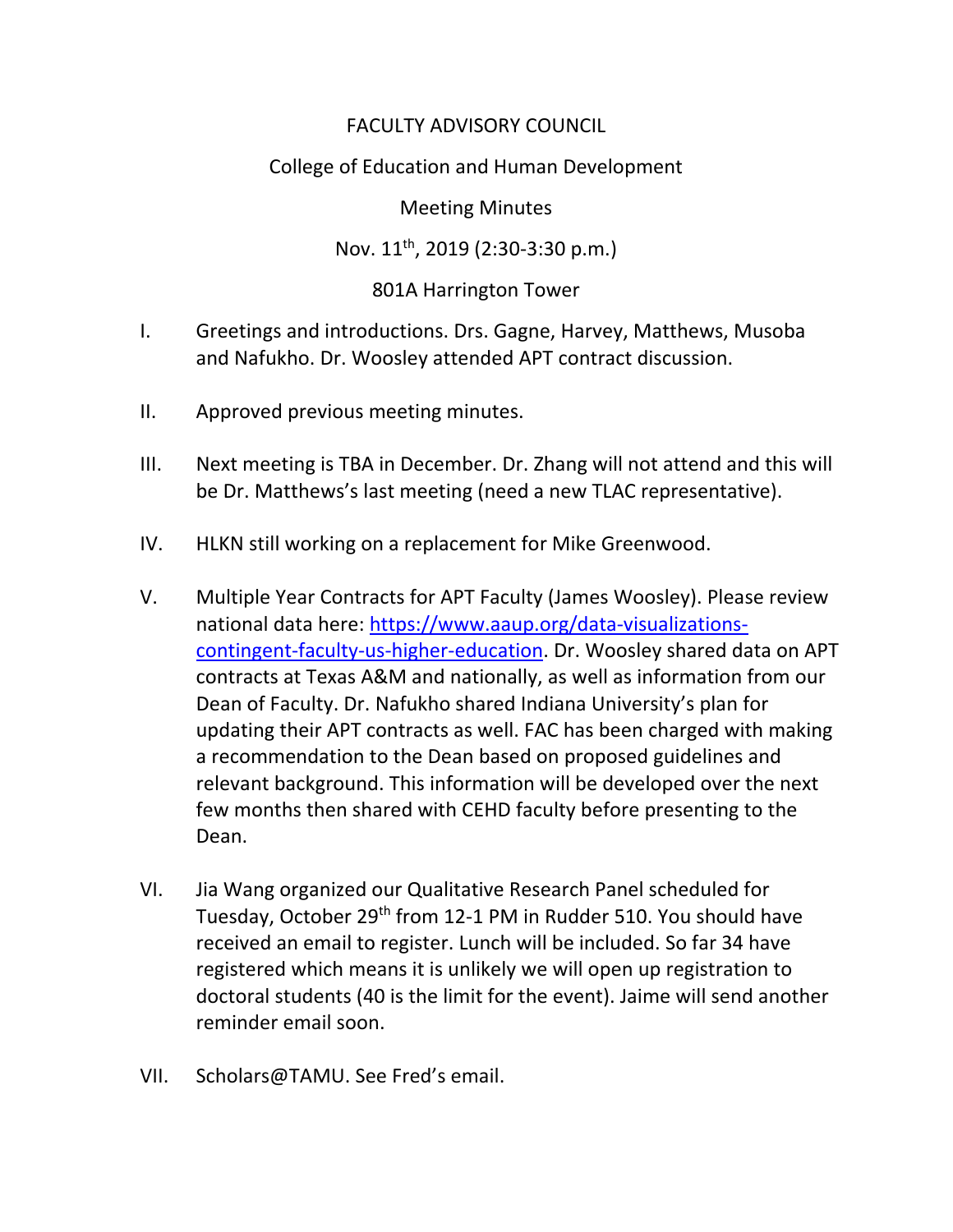VIII. Dean Alexander would like us to continue to discuss issue of summer salary. Dr. Bloomfield's comments to CPI on the 2.5 month summer salary change that she asked me to share with FAC:

To members of the CEHD Council of PI's:

- Thanks for the productive discussions to all who could make our meeting time today! I agreed to send an update to all regarding our preliminary discussion of a rumored university regulation about limiting salary support covered by external grants and contracts over the summer to 2.5 month's worth.
- I took our talking points to the University Research Council Executive Committee meeting, which included 4 from the VPR Office, just after our meeting, key ones including:
- At minimum, the University CPI group should be consulted during the evolution of any such policy.
- PI's expect to receive a clear rationale for such a policy, including written documentation of relevant federal policy, comments from federal auditors or similar items.
- PI's would like to know how peer institutions handle this (what about U of Michigan?).
- Such a policy doesn't make sense to PI's who very often put in way more than 40 hours/week; also regarded as dis-incentivizing to those PI's who regularly bring in high dollar projects and lots of IDC returns to the university.
- PI's need clarity on whether, if a key motivation is to bring us into compliance with federal agency guidelines, is there justification to apply said policy to funding from industry/foundation/private sources.
- I got a receptive hearing at the URC Executive Committee. The VPR folks agreed we need to hear "what problem would said policy solve?" (i.e. a clear rationale). The dilemma, after some extended conversation, appears to be unclear messaging from the Provost Office in disseminating this as settled policy or not; the last word was that this policy is still under discussion between the VPR for Research (Dr. Barteau) and the Provost.